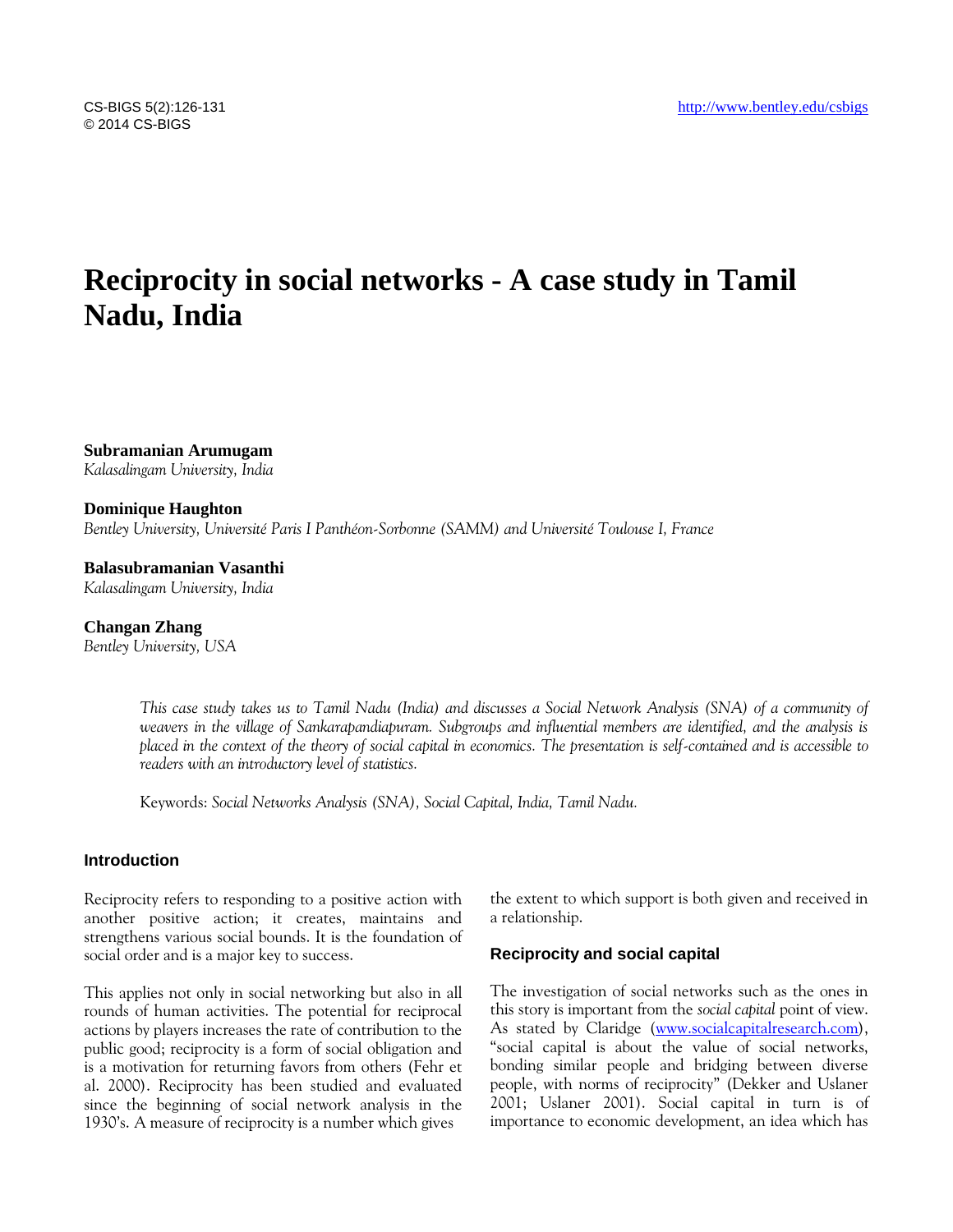spawned a considerable literature, dating in large part from the early 2000s.

In particular, economists have contended that social capital and network ties can correct institutional shortcomings (Dhaval Dave, personal communication, 2013). They can, for instance, compensate for a lack of formal lending or medical facilities in rural areas and also correct for information imbalances: for instance, new immigrants to the United States tend to cluster in certain areas with similar racial/ethnic groups to foster informational flows and informal transfers.

Measuring the strength of social capital is a challenge from an empirical point of view. Typically, economics research has relied on survey-based responses to questions on trust, membership in various groups, etc. (Dave 2013, personal communication). In this paper, we suggest that uni- and bi-directional flows of monetary help, advice and companionship are a substantial improvement in objectively capturing the level of social capital that is embedded in the community and that households can draw upon.

#### **Network data**

The population of our social network study is a small closed set of actors consisting of 100 well organized households in the small village ofSankarapandiapuram in Tamil Nadu, India. This village has just four streets named North Street, South Street, Kallakudi Street and Pallakudi Street (see Figures 1a, 1b and 1c). All the members of the various households under consideration belong to the same community called "Saliyar", which is considered to be a poor community in the state of Tamil Nadu. The basic business of this community is weaving. During the past two or three decades, several members from this community have opted for higher studies and are employed in several posts such as engineers, doctors, teachers, but more than 80% of this community are engaged in weaving with either a hand or power loom and depend on their daily earning for their livelihood. Most members of the community would be considered to lie below the middle class category in India.

Most of the respondents in this study work in the surgical cotton industry, the main manufacturing product being bandage clothes, which are exported to several countries. All the households under consideration are closely located and interact among themselves almost on day-today basis.

We have collected data from a hundred households through a questionnaire and personal interview. The network data include the name and age of the head of the household and his/her spouse, the educational qualifications of the head, the number of dependents in the family and their employment details.



**Figure 1a.** General location of the village of Sankarapandiapuram in India



**Figure 1b.** Map of the village of Sankarapandiapuram in India



**Figure 1c.** Satellite view of the village of Sankarapandiapuram in India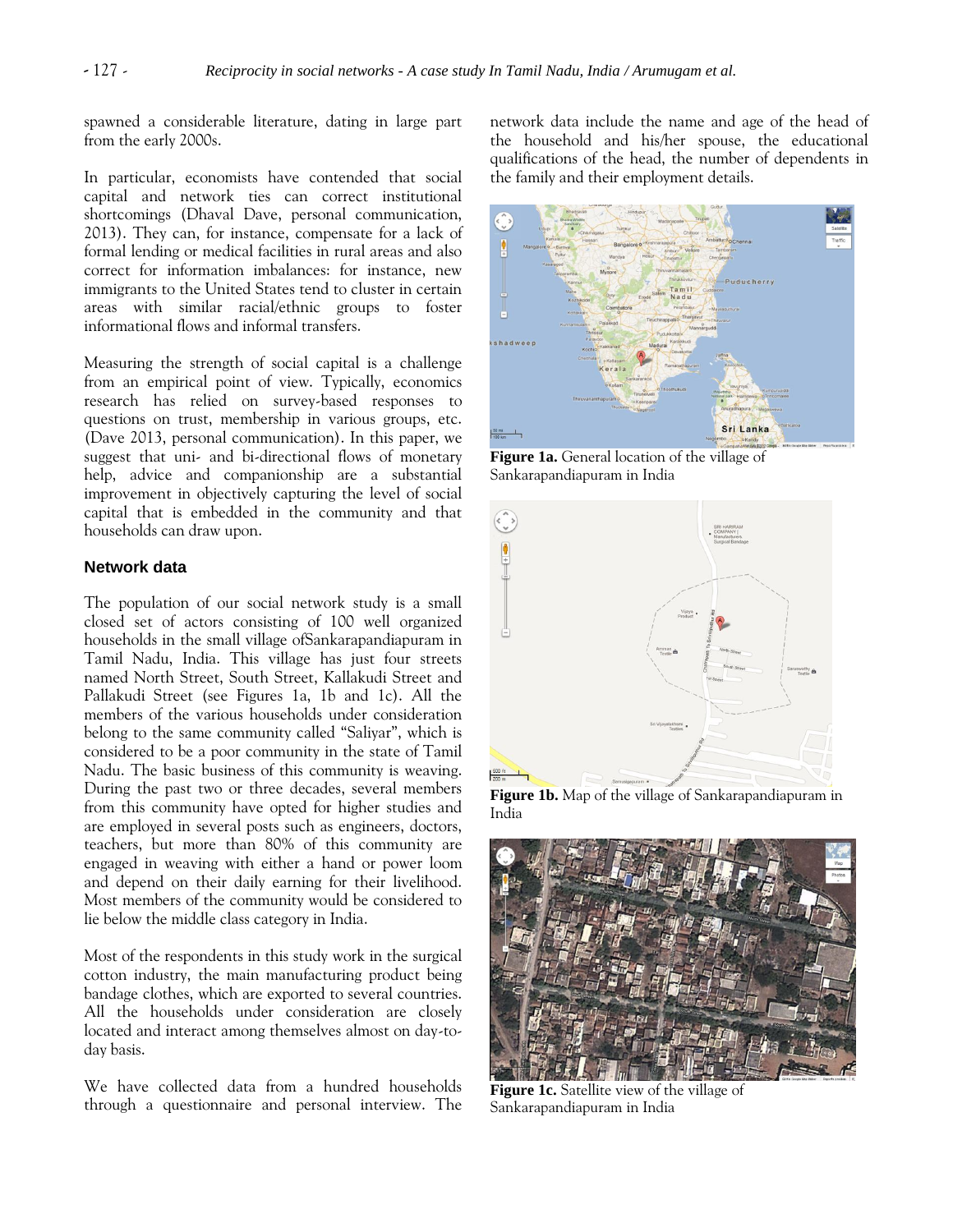The 100 households are labeled with the numbers 1, 2, …, 100; for each household *i* we have data consisting of the list of households whom they approach for monetary help, advice and companionship for spending leisure time, both during crisis and normal periods. The data yield six directed graphs on the set of nodes {1,2,…,100}. Apart from the above data we also know the list of relatives and (mutual) friends for each household *i*, which give two undirected graphs on the same vertex set.

Let  $D_1(D_2)$  be the directed graph representing the network of monetary help during crisis (normal) periods.Let  $D_3(D_4)$  be the directed graph representing the network of advisory help during crisis (normal) periods. Let  $D_5(D_6)$  be the directed graph representing the network of companionship during crisis (normal) periods. Figures 2a-b, 3a-b, 4a-b display the 6 networks. Different colors represent different extended family groups, with pale blue representing persons with no relatives in the village. A dominant group clearly emerges (colored yellow).

#### **Reciprocity in the network**

In networks  $D_1$  and  $D_2$  representing monetary help during crisis and normal periods, on can find six and four reciprocal ties respectively; it is interesting to note that all these reciprocal ties are within relatives. In networks D<sup>3</sup> and D<sup>4</sup> representing advisory help during crisis and normal periods, there are 12 and 12 reciprocal ties respectively and in both cases 10 of the reciprocal ties are within relatives. However, the reciprocity behavior is different in networks  $D_5$  and  $D_6$  representing companionship. In network  $D_5$  there are 38 reciprocal pairs and out of these, 21 are between relatives and 17 are between friends. In network  $D_6$  there are 46 reciprocal ties and out of these 25 are between relatives and 21 are between friends.

Thus respondents have mutual reciprocal interaction outside their circle of relatives only for companionship during leisure time. Table 1 lists the reciprocity measure for each network, equal to the proportion of links which are bi-directional.

**Table 1.** Reciprocity measures for each network.

| Monetary |        | Advice |         | Companionship |                |
|----------|--------|--------|---------|---------------|----------------|
| Crisis   | Normal | Crisis | Normal  | Crisis        | Normal         |
| $D_1$    | D,     | D,     | $D_{A}$ | Dς            | υ <sub>6</sub> |
| .13      | 10.    | 15     | 14      |               | 33             |

It is clear that reciprocity is quite a bit higher in the companionship network. The difference in reciprocity in crisis and normal times is modest in general, except possibly for the companionship network, where normal times seem to encourage reciprocity.



**Figure 2a.** Monetary help in crisis periods (network  $D_1$ )



**Figure 2b.** Monetary help in normal periods (network  $D_2$ )

In the monetary help networks, we observe that (42, 62) and (78, 79) are reciprocal pairs during crisis periods, but are not reciprocal during normal periods. In fact, 42 approaches 62 for monetary help only during crisis periods whereas 62 approaches 42 for monetary help both during crisis and normal periods. The same situation prevails for the pair 78, 79; here 79 approaches 78 for help only during crisis periods. There is another interesting similarity between the pairs (42, 62) and (78, 79). The respondents corresponding to each of these pairs are close relatives (father/son relationship in one case and brother/sister relationship in the other case).

#### **In-degree and out-degree**

In a directed network, the *in-degree (id)* of a vertex is defined to be the number of arrows directed to the vertex and the *out-degree (od)* of a vertex is the number of arrows which arise from the vertex. The maximum indegrees in  $D_1$  and  $D_2$  are respectively 5 and 4; respondent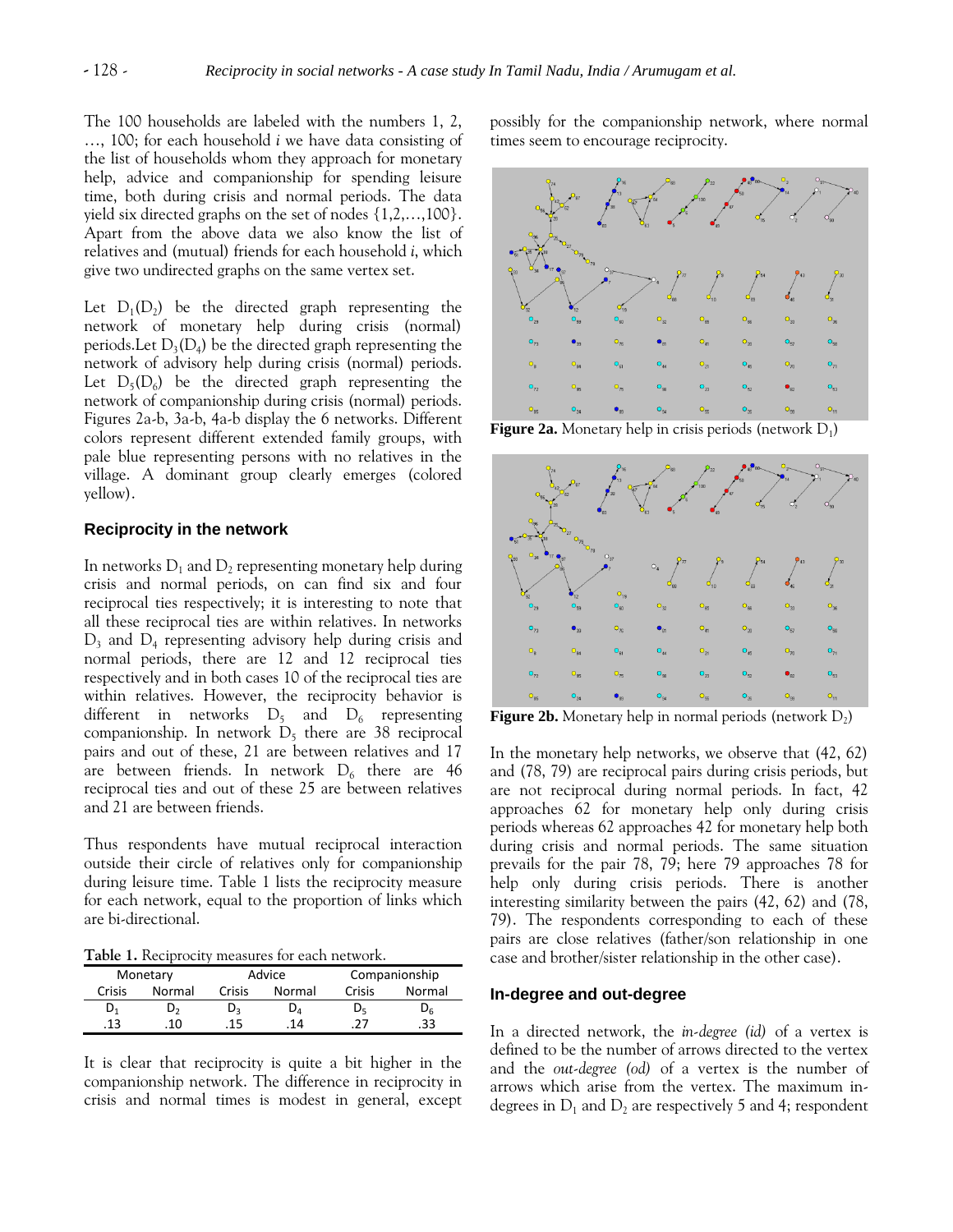number 18 has maximum in-degree in both  $D_1$  and  $D_2$ . He is the owner of an industrial plant and is active in politics. He is also the village head and is naturally the most influential person in networks  $D_1$  and  $D_2$ . We also note that he is a member of the dominant extended family group.

Out of the 100 respondents, 65 have in-degree 0 in  $D_1$ and 68 have in-degree  $0$  in  $D_2$ . This is perhaps not surprising since most of the respondents under consideration lie just above the poverty line and hence are not in a position to provide monetary help to others, so that no one approaches them for monetary help. Also the maximum out-degree of a vertex both in  $D_1$  and in  $D_2$ is 3. Respondents 25 and 62, who are members of the dominant extended family group, have out-degree 3 in  $D_1$ and  $D_2$ . This shows that exchange of monetary help is very minimal in the network (see Figures 2a and 2b). On the other hand, 59 respondents have out-degree 0 in  $D_1$ and 63 respondents have out-degree 0 in  $D_2$ ; this shows that a large proportion of the respondents seem to be able to cope with the limited income they earn. Perhaps this is typical of any small Indian village.

Respondent number 1 has maximum in-degree in  $D_3$  and D4 ; he is educated and is a manager in a textile export company; his wife is a tailor who produces garments intended for ladies and is an active member of the women's self-help group in the village. Respondent number 11 has maximum in-degree in  $\mathrm{D}_5$  and  $\mathrm{D}_6$ ; he is an astrologer.

Let  $D=(V,A)$  be a directed graph. A vertex  $v \in V$  is called

- (i) an isolated vertex if  $od(v) = id(v) = 0$
- (ii) a transmitter if  $od(v) > 0$  and  $id(v) = 0$
- (iii) a receiver if  $od(v)=0$  and  $id(v)>0$
- (iv) a carrier if  $od(v) > 0$  and  $id(v) > 0$

**Table 2.** Distribution of the respondents across the various categories

|    |    | Network Isolated Receiver Transmitter Carrier Max |    |        | Max in- |
|----|----|---------------------------------------------------|----|--------|---------|
|    |    |                                                   |    | out-   | degree  |
|    |    |                                                   |    | degree |         |
|    |    | 73                                                | 18 |        |         |
|    | 19 | 23                                                |    |        |         |
| 21 | 21 | 75                                                | 33 |        | 8       |
| 19 | 21 | 75                                                | 35 |        |         |
|    |    |                                                   | 78 |        |         |
|    |    |                                                   |    |        |         |

The distribution of the 100 vertices in various categories is given in Table 2. It is interesting to note that transmitters (who tend to provide help/advice without expecting anything in return) display their unidirectional ties often, but not exclusively, within their family group (see for instance nodes 5, or 17 and 51 in Figures 2a/2b).



**Figure 3a.** Advisory help in crisis periods (network D<sub>3</sub>)



**Figure 3b.** Advisory help in normal periods (network D<sub>4</sub>)

Note that no respondent is isolated in all six networks. Respondent number 8 has in-degree 0 in all six networks and has out-degree 0 in all networks except in  $D_5$  and  $D_6$ ; and in these networks the out-degree is 3. All three outneighbors of this respondent in  $D_5$  and  $D_6$  are his relatives. Thus no respondent approaches 8 for any type of help.

When we compare isolated vertices in networks  $D_1$  and *D*2 representing monetary help, we observe that vertices 3 and 50 are isolated in the crisis network but not isolated in the normal network. Also respondents 4, 19, 34 and 37 are isolated in the normal monetary help network and are not isolated in the crisis network. Thus these respondents seek monetary help only during crisis and otherwise they are able to manage on their own.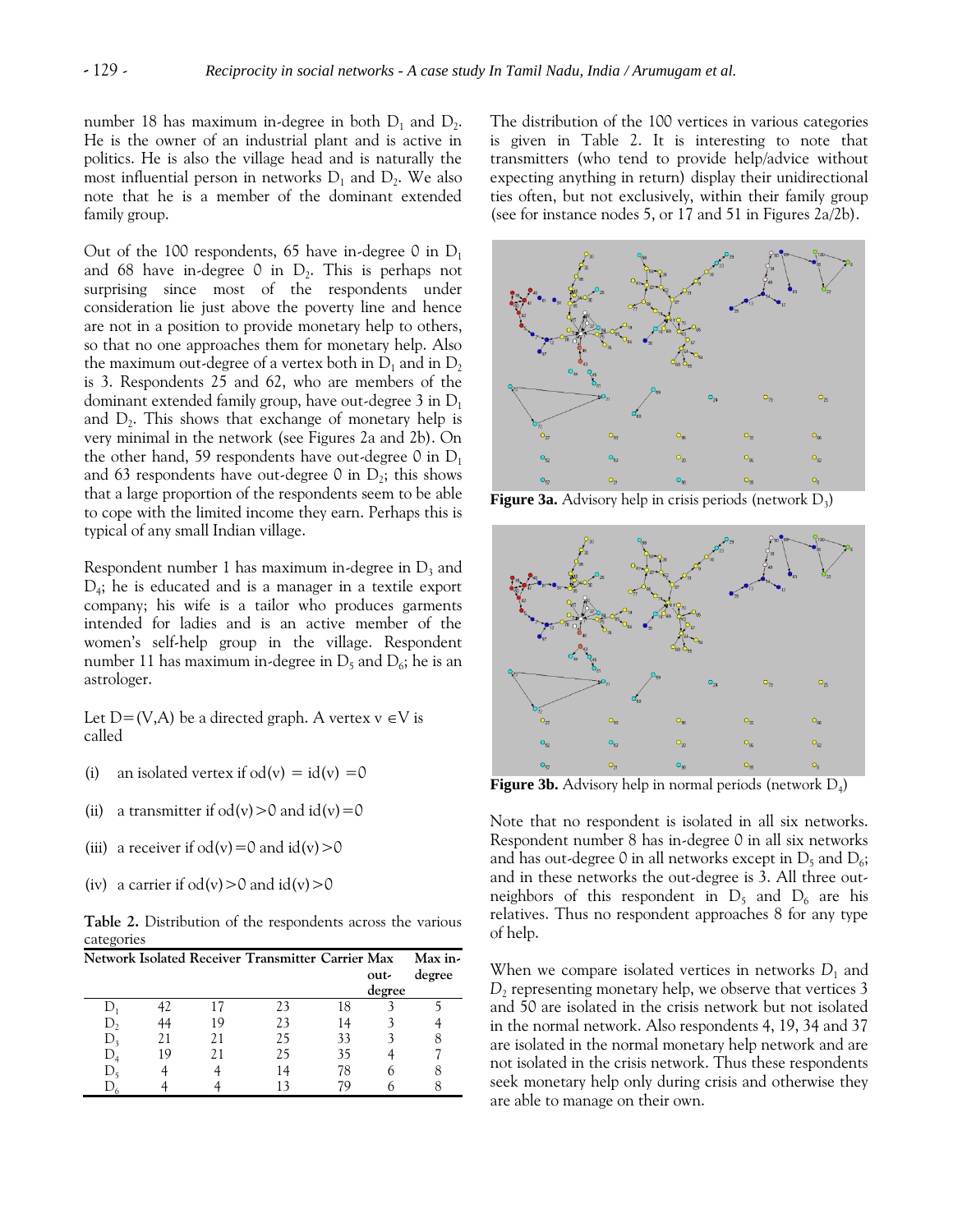

**Figure 4a.** Companionship in leisure time in crisis periods (network  $D_5$ )



**Figure 4b.** Companionship in leisure time in normal periods (network  $D_6$ )

# **Connected Components**

The number of nontrivial components in network  $D_1$ representing monetary help during crisis periods is 16. The number of vertices in the largest component is 16; vertices 18 and 28 play an important role in providing financial help for members of these components. Six components each with 2 vertices can be identified. The number of vertices in the largest component in network *D*2 is 13; here also 18 and 28 have significant contributions. In the network of advisory help there are two large components with 31 and 22 vertices in  $D_3$  and 32 and 27 vertices in *D*<sup>4</sup> . The other non-trivial components are relatively smaller. In the networks of leisure time companionship during crisis and normal period, there is a single giant component which contains 96 and 93 vertices, respectively, which indicates that the members of the community as a whole have reasonably good interaction with each other.

In the companionship network, it is interesting to note that the dominant extended family group is central and that other groups connect at its periphery. In that network, respondents 4, 37, 92 and 93 are isolated. We observe that for these respondents, isolation is a matter of personal choice. For example respondent 37 is an old woman living alone with monetary help from her sons who has no inclination for mingling with others. Similarly for other personal reasons the remaining three respondents have chosen to isolate themselves from the rest of society and do not entertain visitors.

#### **Conclusion**

This story has painted a picture of a community of weavers in a small Tamil Nadu village from the lens of social network analysis (SNA) and has identified subgroups and influential actors in the community. Several interesting questions arise from this study, for instance: which type of social structure might tend to lead to higher living standards for the community? Do linkages tend to differ significantly in crisis and normal times? Both these questions give rise to interesting and challenging statistical problems.

Other interesting follow-up work could model reciprocity in terms of household characteristics, identifying determinants of whether a household partakes in bilateral (or unilateral) ties or not. Following the lead from the gravity model of trade in macroeconomics, one could contemplate potential predictors such as the distance between the households and their relative economic status.

Finally it would be interesting to investigate the existence of any potential "out-of-village" nodes. Isolate households in the village could conceivably have stronger ties outside the village.

#### **Acknowledgement**

The authors wish to convey a great many thanks to Daval Dhave for very useful comments, which were incorporated in the revision of this paper, and to the Valente Center at Bentley University for support.

The first author is thankful to the Department of Science and Technology, New Delhi, for its support through n-CARDMATH Project SR/S4/MS:427/07.

Correspondence: [s.arumugam.klu@gmail.com](mailto:s.arumugam.klu@gmail.com)